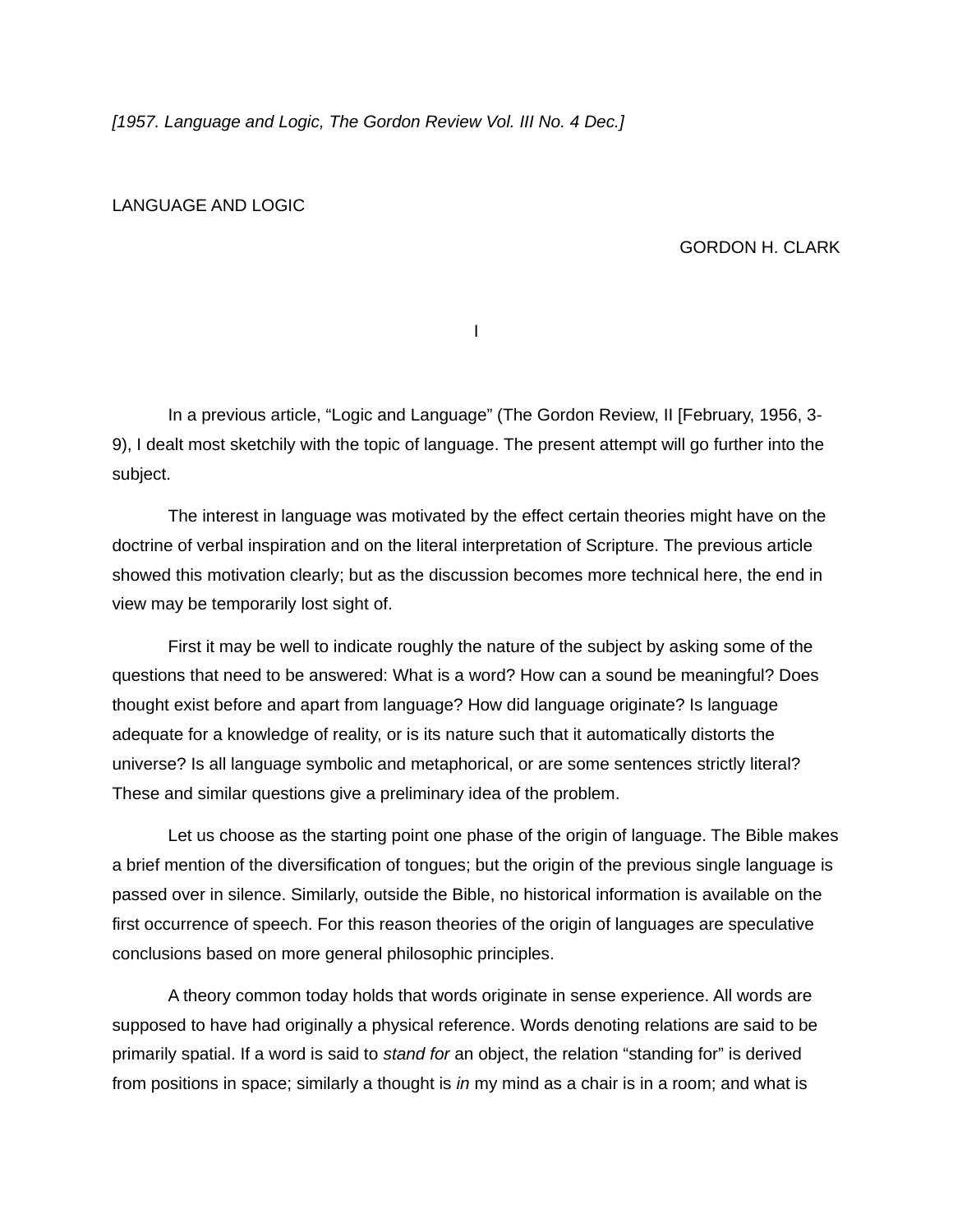worse, for logic, the *inclusion* of one class in another, e.g. all mammals are vertebrates, is also a spatial relationship.

If all words are primarily physical or sensuous, and if relations are basically spatial, either language cannot properly apply to spiritual and non-spatial objects, or it must be explained how the physical meaning can be changed into a spiritual meaning. How can sensory experience give rise to words for soul and God? Attempts have indeed been made to explain this extension of language, and these attempts should not be prejudged without examination. At the same time the physical origin of language is today frequently put in a form that makes this extension extremely difficult and in fact impossible.

Evolutionary theory is committed to tracing human language back to the cries and grunts of animals. Then by slow, gradual, and unspecified changes, these animal sounds eventually after many centuries become the words of human language. Inasmuch as the individual steps in the process have never been enumerated, it is hard to test the theory. It is all the harder since in the first place the exact status of animal sounds is not too clear. Parent birds give warning cries to their fledglings, and this can be construed as an example of the indicative function of language. But the cry probably does not indicate whether the danger is a hawk or a human being. Perhaps it may be said that the cry means, *Danger!* Or, *Look out!*, and thus some plausibility may be gained for the theory by assimilating the cry to a word-sentence. But whatever the indicative function of such a cry may be, it must be one that is extremely vague. Nothing descriptive of the object is said. Note too the important fact that animal sounds are instinctive; they remain the same in all countries where the species is found; they also remain unchanged from generation to generation; whereas the words of language to not.

If none the less it is possible to find some connection between animal sounds and human speech, the theory under consideration has taken a form in which instead of animal sounds developing into meaningful speech, speech is reduced to the level of animals. Or, it may even be said, human language is reduced below the level of cries and grunts, if these are supposed to bear some conscious meaning.

That is to say, evolutionary behaviorism not only makes language physical and sensory in its origin, but maintains it on the same level.

Leonard Bloomfield (*International Encyclopedia of Unified Science*, I, i, 227) speaks of responding to sounds "in a kind of trigger effect." Four pages later he says, "The scientific description of the universe ... requires none of the mentalistic terms because the gaps which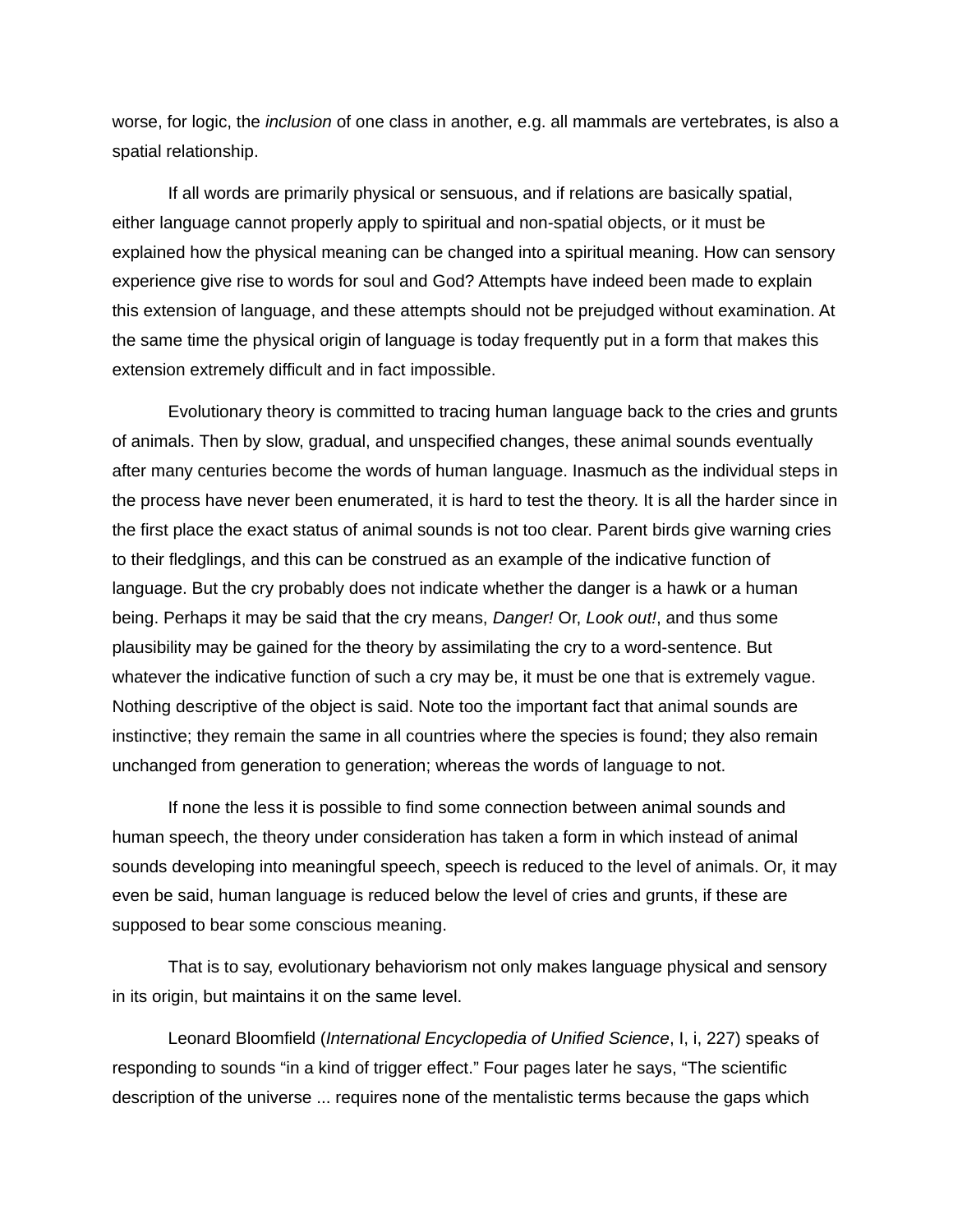these terms are intended to bridge exist only so long as language is left out of account." He then offers the choice of behaviorism, mechanism, operationalism, or physicalism. In the continuation he further asserts, "Language bridges the gap between the individual nervous systems" (p. 233); and "Thinking is inner speech" (p. 235). Here, of course, "inner" is spatial.

To avoid all mentalistic terms, naturalism equates the meaning of a word with the response of the organism, and the response is a physico-chemical reaction caused by the total environment. Not only the word but its meaning is a physical effect and in turn a physical cause. The word is not a sign of a concept, nor is the meaning a mental picture that resembles the object. Neither word nor meaning represents anything. The whole situation is exhausted in a chain of causes and effects in which a nervous system is one link. In animal behavior, when a robin sees a worm, the "sign" of the worm is a physical modification of the robin produced by light rays reflected from the worm. But one may wonder if the robin has a sign any more than the supermarket's electric eye has. And if this is the case, could not an early form of language be found in the electric eye? The behaviorist would doubtless agree, but others have an uncomfortable feeling that there is a difference between physical causation and the interpretation of signs. It is a difference that cannot be expressed in the physical categories of space and motion. A mind is needed. Beyond any motion there must be intellection. In language the words or signs can occur, perhaps not apart from all causation, but apart from the usual causation. We may use the term *worm* when we see one, or we may use the term merely as an example in a linguistic discussion. We may call it a noun and remark that it could be the subject of a verb. Are these remarks nothing but physical motions? Is the sound *worm* the chemical effect equally of light rays and a linguistic discussion? Is the sound *noun* nothing but a physical effect of previous physics? Here the behavioristic explanation can be accepted only on blind faith. No, not even one blind faith, but by blind physics. It happens, however, that my physics causes me to make other sounds, such as the sounds *mind* and *intellect*, and especially the sounds: The physics in my larynx is as good as the physics in yours.

It is not the present purpose, however, to itemize objections to the behavioristic theory of language. The importance point is that the theory of language is not arrived at by a study of language. No one has ever seen "language bridging the gap between two nervous systems." No one has ever isolated the cause which produced the word worm instead of the word noun. Instead of being based on a study of words, the behavioristic theory of language is an implication from the general position of naturalism. If the present discussion were mainly concerned with behaviorism, this general theory would require a more extended examination.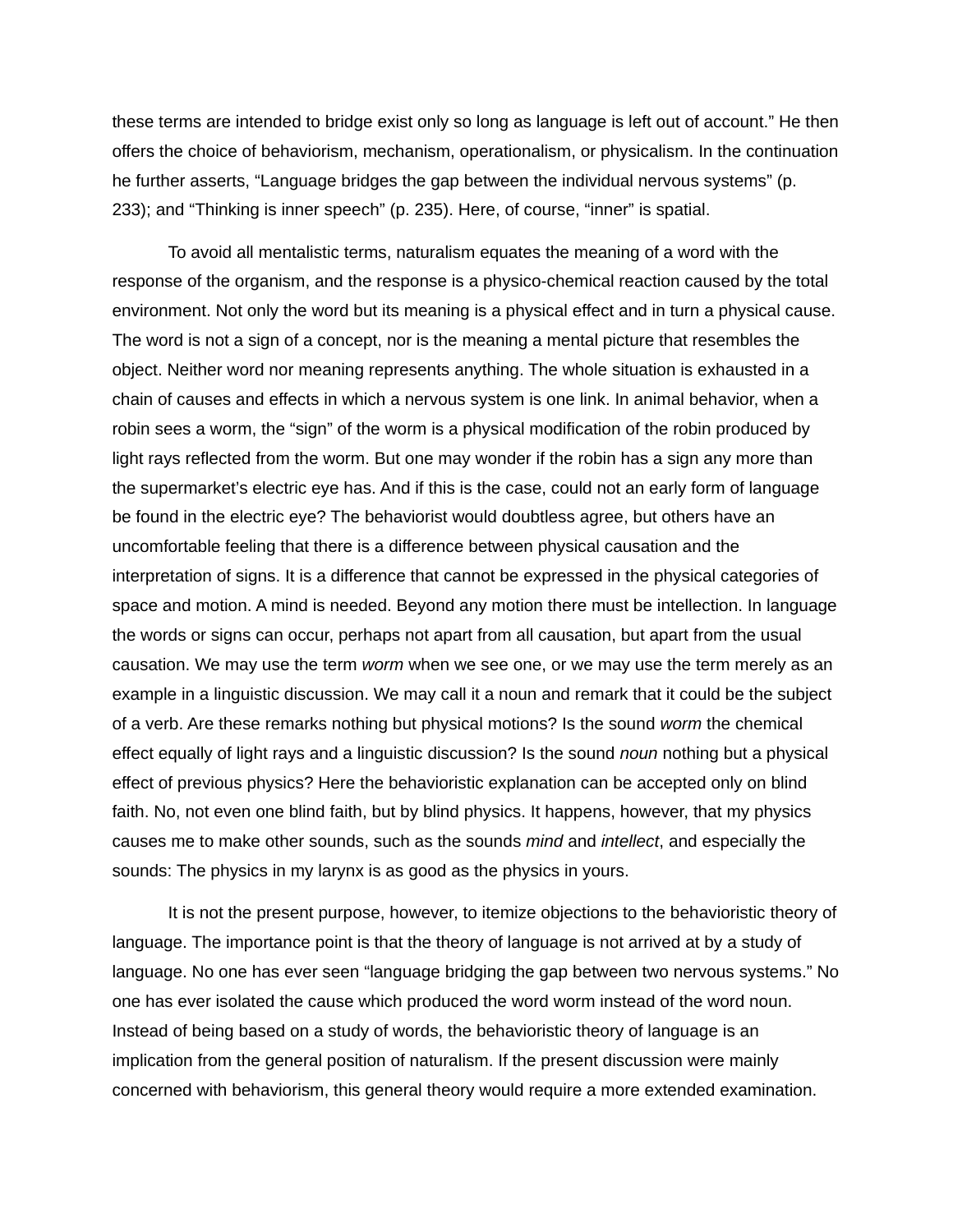Eventually no doubt an alternate theory of language will also be based on some general worldview. References to and partial confirmation by linguistic phenomena must be appealed to; but it seems improbable that a purely phenomenological argument could place a theory of language beyond all doubt.

II

Let us then assume that an omnipotent God has created rational beings, beings who are not merely physical but essentially spiritual and intellectual, beings therefore who have the innate ability to think and to speak. What then are the implications relative to the problems of linguistics that can be drawn from this theistic presupposition?

Two sets of conclusions appear almost immediately. First, language cannot be assigned a solely sensory origin and a primitively physical reference. Theism of course need not deny that the names of animals and things refer to sensorily perceived physical objects; it need not deny that spatial relationships are well represented in language; it need not deny or distort any of our common gross experience. But it must assert that an essential purpose of thought and language is to think and talk about God and spiritual realities. The idea of God would be an immediate spiritual impression made by God in the soul; and the word God would be the vocal sign of that idea. For this reason a theistic theory of linguistics would not labor under the burden of giving a precarious derivation or development of spiritual meaning from primitive physical reference. The dubious appeal to metaphor, symbolism, or analogy to explain this transition would be unnecessary.

A second conclusion that comes quickly from the theistic presupposition is that language is adequate for its purpose. Behaviorists and other exponents of naturalism who do not acknowledge themselves as behaviorists hold that the purpose of language is to enable human beings to adjust themselves to the physical world. Since the universe is in a state of Heraclitean flux, the selecting and arresting of a stage of this flux for our practical attention is a distortion of reality. Or, the older atomistic theory arrives at the same linguistic conclusion from a different metaphysics. The ultimate realities are atoms, individual, discrete, disconnected, permanent particles. Language, on the contrary, is full of connectives humanly chosen, not because of anything in nature, but because these connections are useful in practical life. Therefore language is arbitrary and distorts nature.

Theism will deny that this is the purpose, at least the sole purpose, of language. Operationalism may well be an acceptable theory of positive science. Possibly the formulas of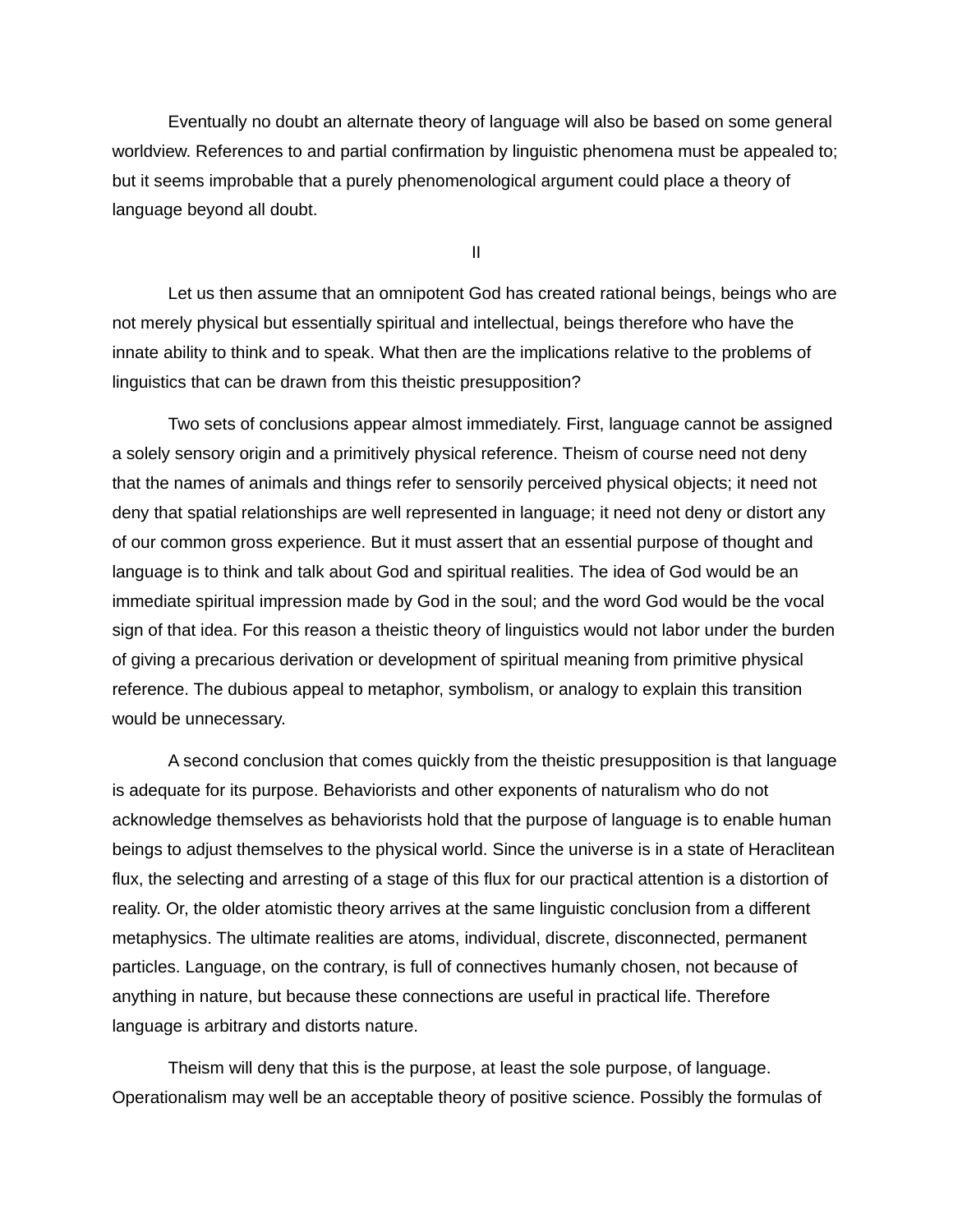physics and chemistry are not descriptions of antecedent reality but are plans of action to bend nature to our desires. But if the physical world is neither the only nor the most important world, language and life have other purposes. The chief end of man is not to adjust to physical reality but to glorify God and to enjoy him forever. Inasmuch as language was given to man for this purpose, it must be concluded that language is theologically adequate.

III

Although these two linguistic principles will control the detailed development of a theistic theory of language, it does not seem possible to deduce these details from the principles without any appeal to linguistic phenomena. Our interpretation of language must conform to the basic theism, but the language to be interpreted is the ordinary language of everyday life. The program is similar to that of physics. A philosopher will insist a priori that all the laws of physics must conform to rigid mechanism, if such be his metaphysics; or, if not, he will make them statistical laws; but levers and freely falling bodies are to be found in the form of golf balls and dubs. In the same way we must consider the actual use of words.

From among the many interesting details of linguistic usage, we shall select but one for this article; and since the original motivation related to the literal interpretation of Scripture, that one will be the literal use of language. Until recently this would hardly have furnished an issue to be discussed; but in the recent past some linguists, studying metaphor and symbolism, have said that language is never to be literally understood.

To have something concrete to consider, quotations will be made from W. M. Urban's *Language and Reality* (1951). The great length of the volume and the later modifications of views given on earlier pages make it impossible to do full justice to the author's precise position. The quotations must be taken as they are, apart from the complete context, simply as fairly faithful expressions of a widely held point of view.

There are no strictly literal sentences [p. 433]. Now strictly speaking, there is no such thing as literal truth in any absolute sense, for there is no such thing as absolute correspondence between expression and that which is expressed. . . . Any expression in language contains some symbolic element [pp. 382-383].

Now, first, it may be remarked, if there are no literal sentences at all, the meaning of statements in the Bible is vitiated no more than the meaning of statements in Caesar's Gallic Wars. "David was king of Israel" and "All Gaul is divided into three parts" are on the same level.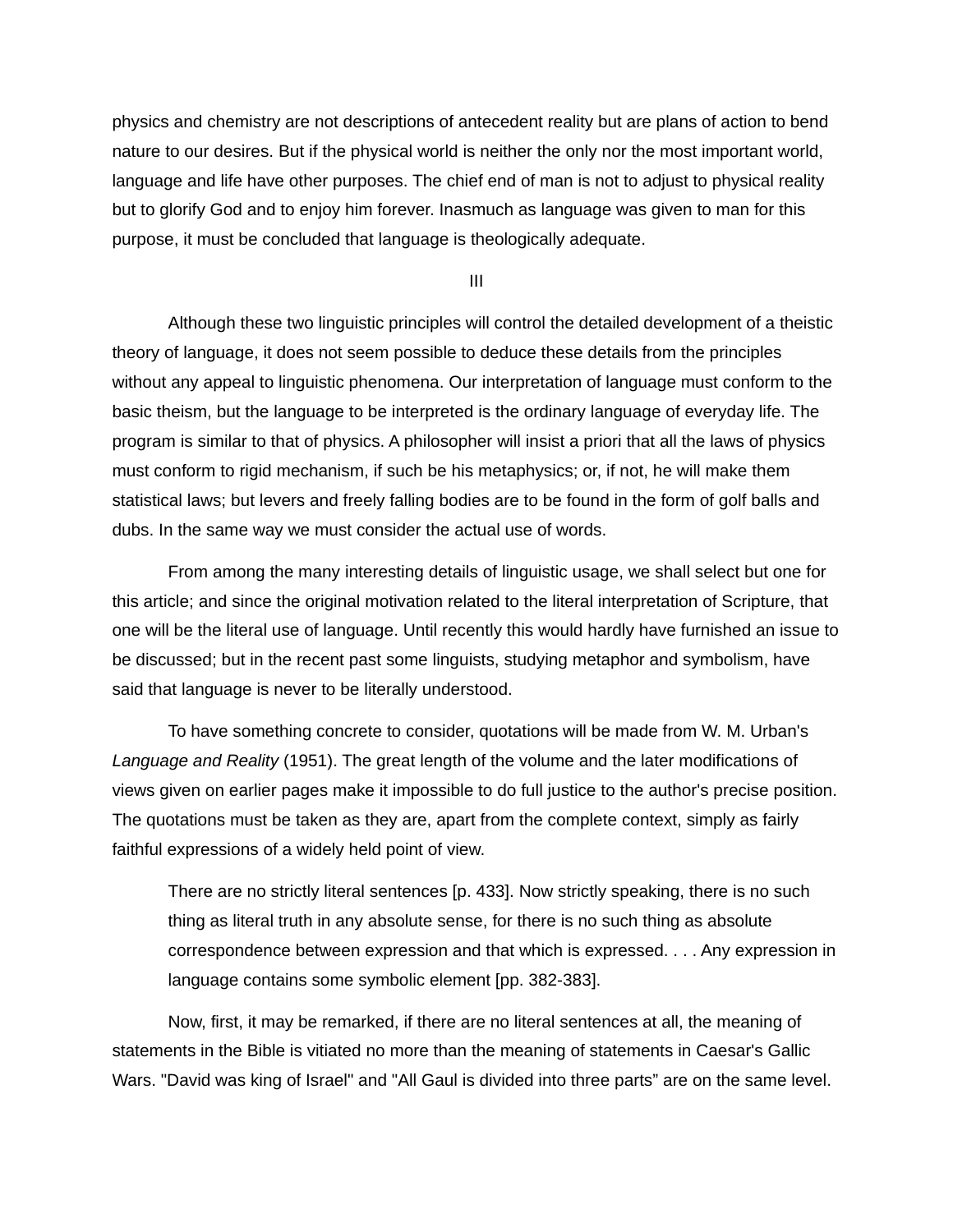They may both be called figurative or metaphorical or symbolic, but they are both historical in exactly the same sense. If all language is symbolic, the verbal inspiration of the Scriptures is no more in danger than the correct interpretation of any other text.

However, to call all language symbolic seems to empty of all significance other the commonly recognized distinction between literal and figurative. Can one approve a theory of language that denies this distinction? What then was the reason for violating common usage?

Urban said, "There is no such thing as absolute correspondence between expression and that which is expressed. Accordingly, in the second place one must ask whether there is absolute correspondence and whether this is required for literal meaning. The notion of correspondence is vague. No one supposes that a word corresponds to a thing in the way that a photo corresponds to its object. Language is not a picture of reality, and cannot possibly be in the case of spiritual realities, if such there be. But what if a word is a sign?

In criticizing the view that words are arbitrary or conventional signs of ideas and things, Urban several times appeals to an intuitive content in words. Primitive words are supposed to imitate, in some way or other, the things to which they refer. The word ache, derived from the sound rich, is supposed to sound like a pain feels. While some people with lively imaginations think that this is plausible, examples taken, not from one's mother tongue, but from unknown languages will remove the plausibility. One of Urban's examples is *ouatou* and *ouatou-ou-ou*. He first gives the meaning in English and then asks if the word does not sound like the thing. If it did, that is, if there were an intuitive meaning in the sound, it should be fairly easy to guess the meaning of the word. Now, among a million people someone might make a lucky guess; but the others would almost surely fail. Did you recognize all along that the two words mean stream and ocean?

On the other hand, if words are conventional signs, there can be absolute correspondence— if anyone wishes to call it that —by stipulation. This is seen most dearly in the terms that scientists deliberately coin. Volt and ohm "correspond" completely to their referents. At any rate, when one says that the electric circuit in the house is one of 110 volts, the language is utterly literal. Aside from the technical terms of science this is also true of many common sentences. The words *dog*, *chien*, and *Hund* have no intuitive content. They are mere signs. Therefore when one says, "The dog is black," one ordinarily expects to be taken literally. In such sentences there is no symbolic element. And this is true also of "David wrote the Psalms."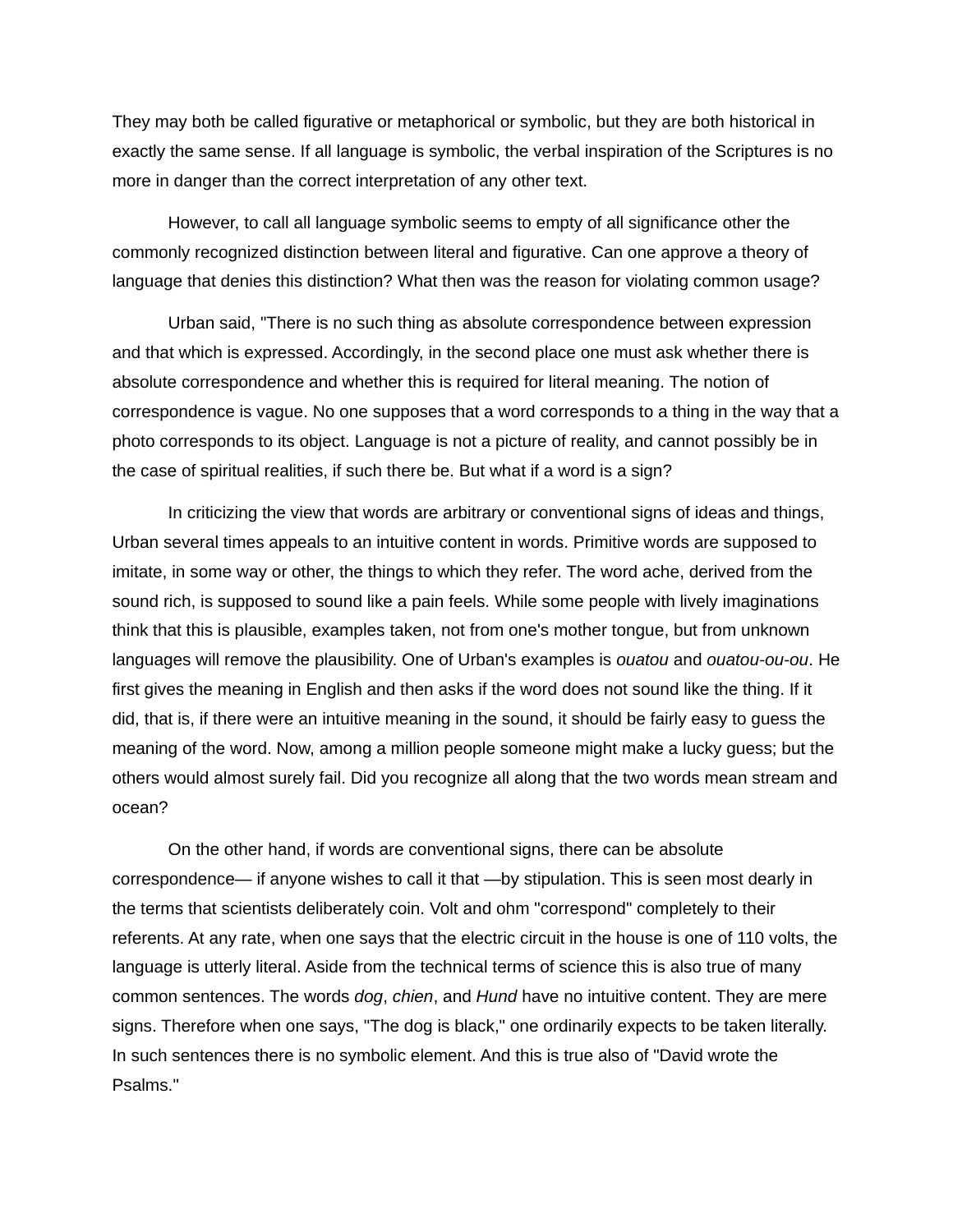It must be admitted that Urban puts his finger on a serious difficulty in the view that words are conventional signs. It is that a first convention would not be understandable. Communication would be impossible. The biblical Adam and Eve or the first two evolutionary savages could not have talked to one another. Adam would have selected a sound for tree, sun, or air, and Eve would have had no idea what it referred to.

The difficulty of explaining communication has long been recognized. The famous treatise of St. Augustine was preceded by the keen insight of Gorgias. But the implausibility of intuitive content in words, the plausibility that they are mere signs, plus the fact that intuitive content itself would not be of much help in solving the enigma of communication are persuasive reasons for not following Urban.

There is another phenomenon also which, though it furnishes no explanation of communication, fairly effectively answers the objection to it. Even if some primitive words had an intuitive content, the languages of today have virtually none. Must not even Urban admit that ninety-five percent of all words are now conventional signs? Remember *dog*, *chien*, and *Hund*. But infants learn to speak and parents communicate with them. Not only so, but adults also have learned the little-known languages of remote tribes by living with them. These two miracles, the infant and the missionary, will be better understood within a theistic philosophy than on a naturalistic premise. But in any case the "absolute correspondence" of arbitrary signs to referents remains and literal sentences occur.

Urban's attack on the possibility of literal sentences continues by the alleged discovery of an ambiguity in the term literal.

The term literal is ambiguous . . . This may mean merely the opposite of figurative, and the rendering of symbolic sentences into literal sentences is equivalent to the expression of the figurative in non-figurative fashion. But literal has also another meaning, namely, primitive meaning. To interpret a symbol sentence literally would, then, be to interpret it according to the primary or original meaning of the words. If literal be taken in this second sense, then to say that expansion of a symbol sentence is the substitution of a literal sentence is wholly false. For the symbolic meaning is precisely not the literal meaning. So interpreted the symbol sentences, Napoleon is a wolf . . . are false [p. 433].

This quotation betrays a great confusion. The source and explanation of the confusion may become apparent a little later as his argument for the necessity of symbolism is further developed; but the point of confusion is obvious here. The quotation does not in fact give two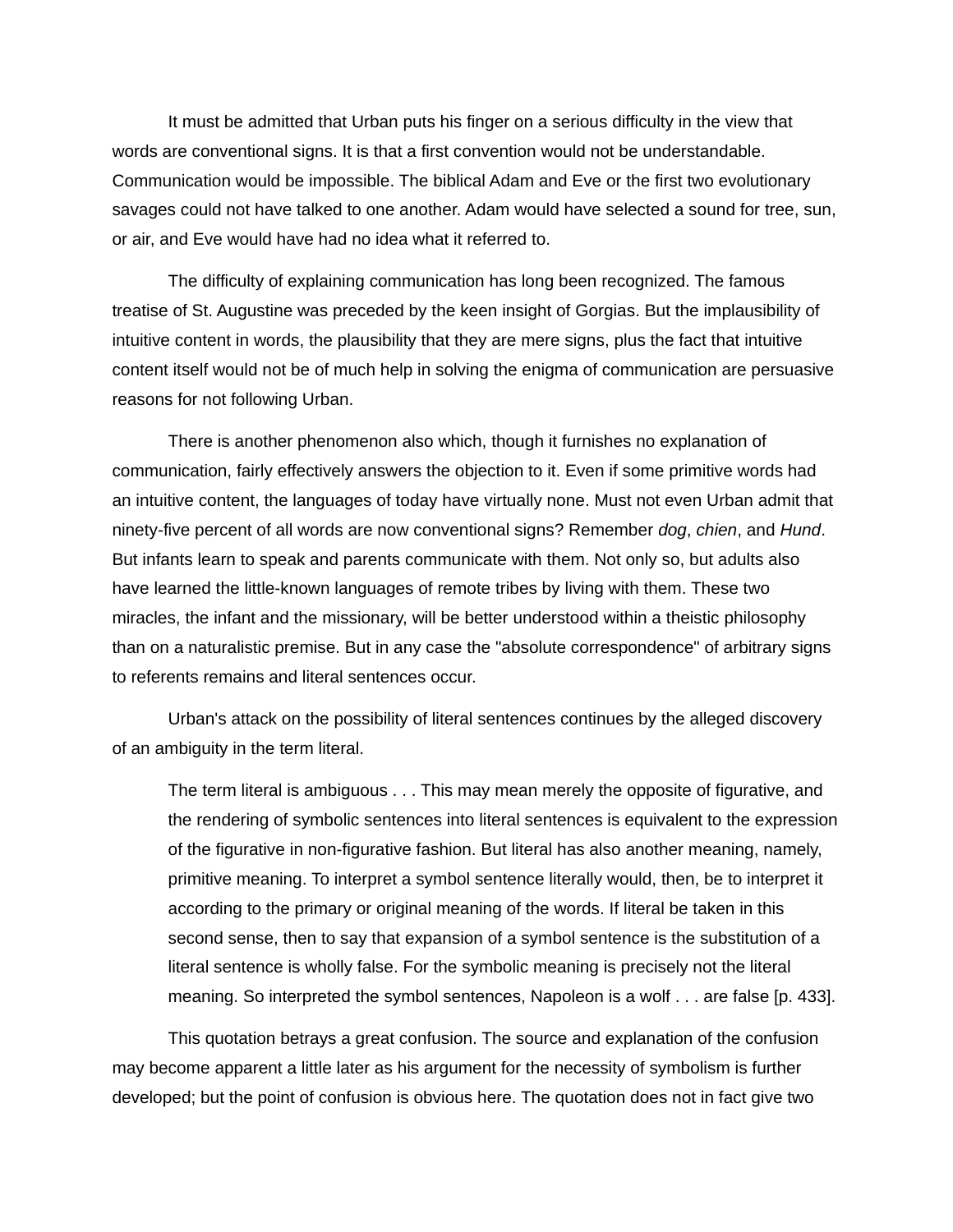meanings of the term literal. Literal in the sense of the opposite of figurative does not differ from literal in the sense of primitive meaning. Urban has taken for ambiguity in the term literal two different procedures of interpreting figurative sentences. The example was, "Napoleon was a wolf." The literal, non-figurative, primitive meaning of the word wolf is of course a certain type of wild animal. To say that Napoleon has four legs and a shaggy coat is of course false. But while the predicate of the figurative sentence was not intended to be understood literally, the intended meaning can be stated in literal language: Napoleon was a wanton killer. And he is a wanton killer in the primitive and non-figurative sense of the words. Granted that the interpretation of a figurative sentence according to the primary and original meanings of the words results in a false or absurd misunderstanding of the intended meaning; yet it does not follow that the expansion of a symbol sentence by the substitution of a literal sentence is wholly false, It is a question of which literal words are chosen. It is not a matter of ambiguity in the term *literal*.

The source and motivation of this confusion lie in the view that "the symbol expresses adequately for our type of consciousness that which could not be fully expressed in literal' sentences" (p. 444). It is not true that whatever is expressed symbolically can be better expressed literally. For there if no literal expression, but only another kind of symbol" (p. 500). "The symbolic consciousness, as we have seen, is a unique form of the cognitive consciousness" (p. 435). "Thus to expand the symbol tends to defeat its end as a symbol" (p. 434). Another contributing factor to the confusion above is the opinion that when the term *literal* is defined as primary meaning, "a literal sentence is one which refers to a sensuously observable entity.... Applying this notion of literal … to the language of morals and religion … all such language is pronounced meaningless" (p. 436). In order therefore to present some meaning in religious language against the attacks of the logical positivists, Urban believes he is forced to his view of symbolism.

However, one may ask why the idea of primary meaning must be equated with a sensuously observable referent? On the principles of a naturalistic evolution the motions of magic and incantation may have been the primary sensuous meaning of the word God. But even so, unless those singes had some prior notion of a being to be invoked, it is difficult to understand why they would have gone through the motions. A fortiori, on theistic principles the idea of God, to which an arbitrary sign is given, comes directly from God; and the magic incantations of savages are deteriorated forms of a pure original worship. In such a degenerate religion it is quite possible that words of original spiritual meaning may have been transferred to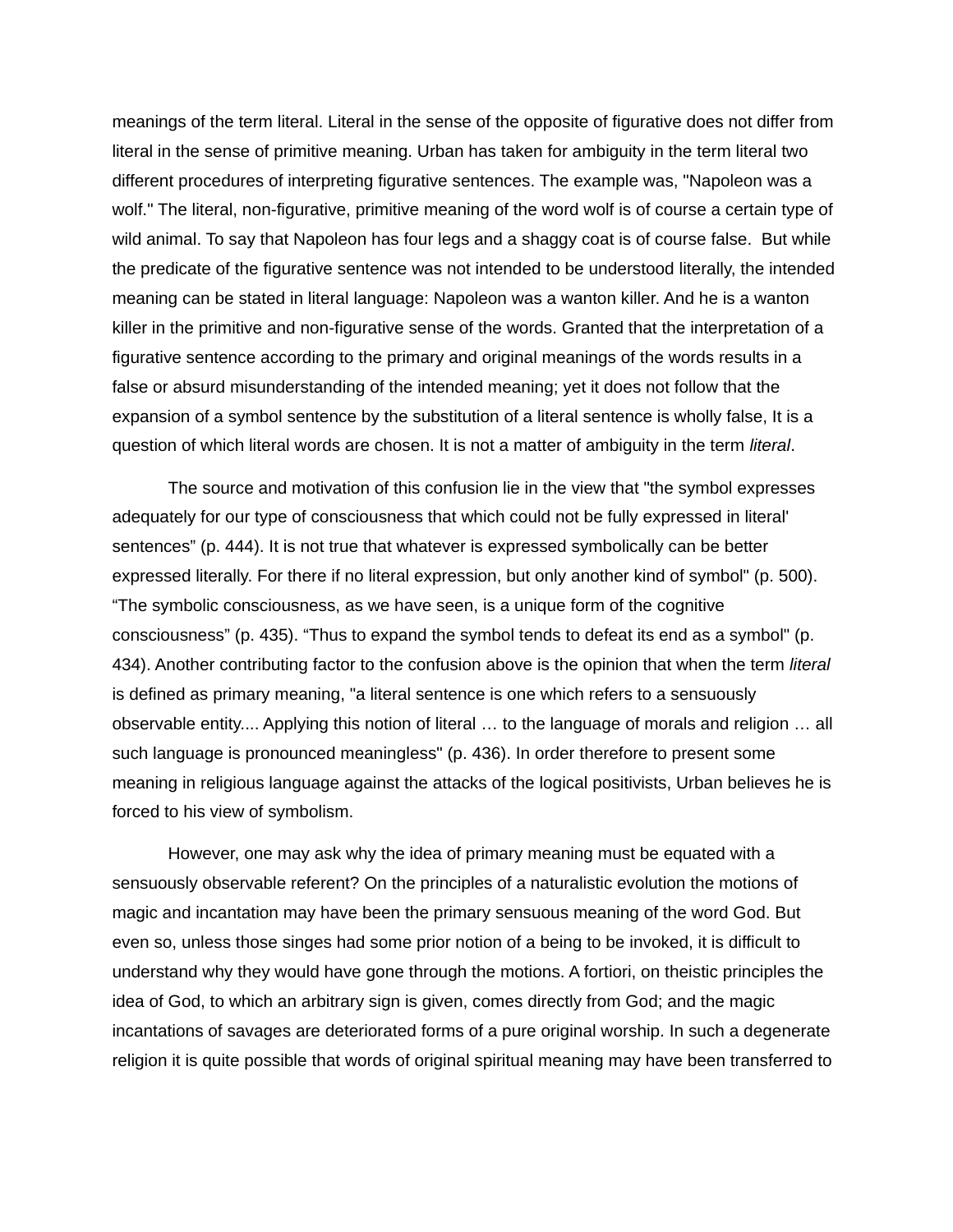physical objects, just as idols replace God. The term God therefore can be a literal term whose primary meaning is not sensuous.

IV

If then religious language can be literal, is it necessary to rely on symbols as adequate expressions of what cannot otherwise be adequately expressed? Is it not, on the contrary, more plausible to suppose that symbolic sentences, whatever vividness and literary embellishments they afford, fail express adequately what is fully, clearly, and accurately expressed in literal language?

Opposing any such suggestion Urban writes:

In Whitehead's words, the symbol is merely a surrogate fur something else, and what we want as that something—not the substitute In other words, the ideal would be to dispense with symbolism or to have wholly non-symbolic truth. This, it seems to me, is a fundamentally mistaken notion. In the first place, such an ideal is really impossible in view of the very nature of language and expression. If there were such a thing a, wholly non symbolic truth, it could not he expressed [pp. 445-446].

Yet this that Urban considers "a fundamentally mistaken notion" seems to another type of mind to be fundamentally correct. Some evidence has already been given in support of the contention that such an ideal is not really impossible. One further example will be given, and this must suffice.

As this final example, and to bring the discussion more closely into connection with the question of the verbal inspiration of the Scriptures, let us take the words of John the Baptist, "Behold the Lamb of God:' The lamb is a symbol.

A symbol is a sign, but not all signs are symbols. The plus and minus signs of arithmetic, even though they may sometimes be called mathematical symbols, are just conventional, arbitrary signs. Marks of other shapes could have served as well. But as a symbol of Christ an elephant could not have send as well; and a fish was later used only because of an acrostic. John the Baptist's choice of a lamb was not arbitrary; it was rooted in the Mosaic ritual. An arbitrary sign, whether a word or a mathematical figure, merely designates the concept. When we are studying mathematics or reading a newspaper, we do not normally think of the shape of the signs, but rather we give exclusive attention to the thing signified. In the case of a symbol,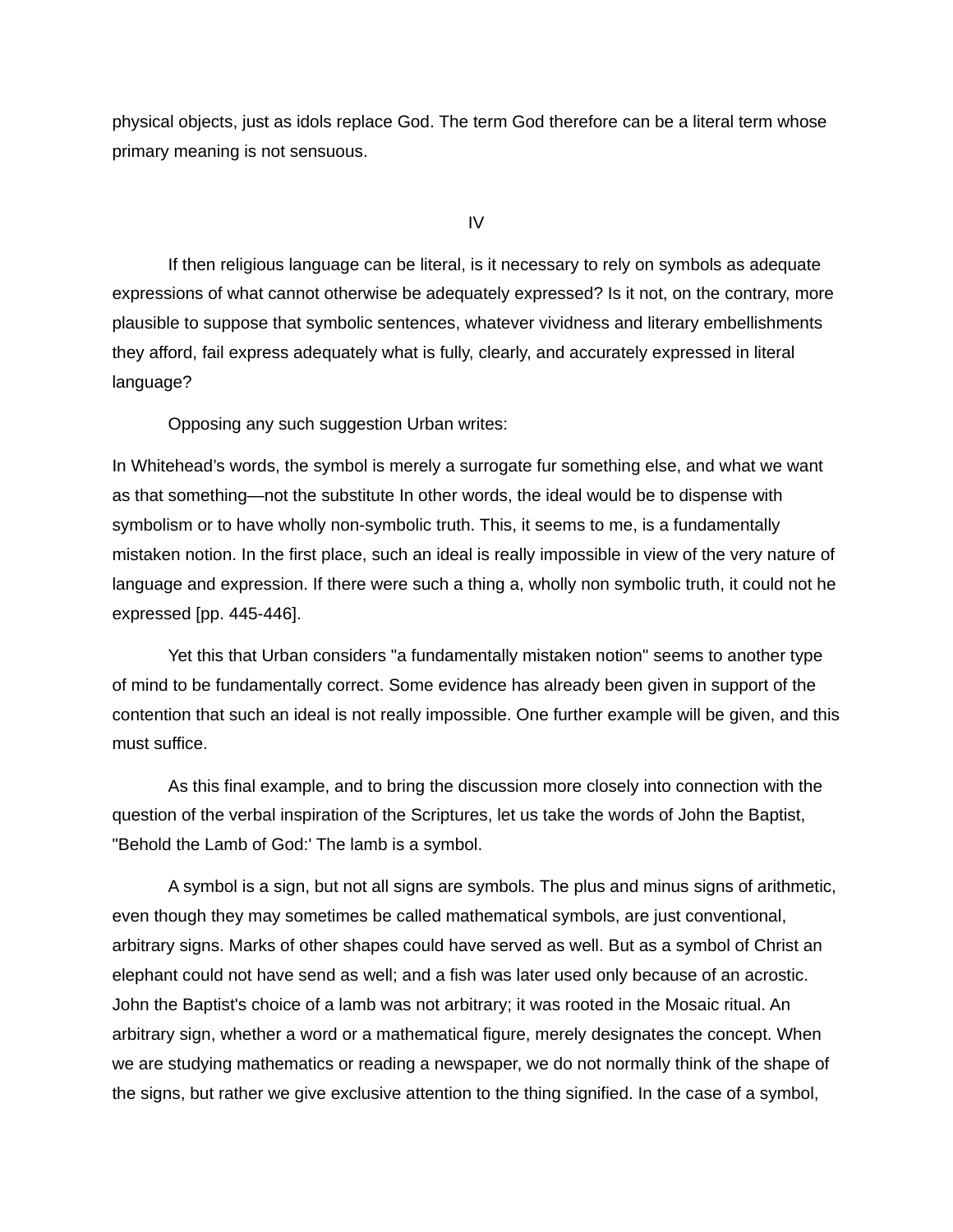however, some of our attention is fixed on the symbol. If the Baptist had said, "Jesus is Lord," no one would have given thought to the sound as such; and there is nothing in the situation except the sound and the meaning. But when he said, "Behold the Lamb," the situation included not only Jesus and the sound of the words, but also the lambs that the word Lamb summarized. To understand the Baptist's message about Christ therefore, it was necessary to think how literal lambs could symbolize Christ. This is not the case with a designatory sign.

John the Baptist expected his auditors to remember the sacrifices in which the worshipping sinner had placed his hands on the head of the lamb, killed the lamb, sprinkled the blood round about the altar, and burnt the lamb on the altar. Because of these reminiscences the Baptist's language was vivid. He pictured the ritual of the ages. One word summarized an entire religious system

But is this symbolism adequate? Does it express what cannot otherwise be expressed?

Undoubtedly this symbolism was adequate to attract the attention of the auditors. In doing so, it functioned more effectively than a lengthy literal explanation. Symbolism and the more ordinary figurative expressions have their use; and unless they were better adapted to their aim than other language, they would cease to be used.

Yet, if the purpose is insight and understanding, symbolic language must be recognized as seriously inadequate. If a missionary should repeat John's words to people who had never heard of the Jews, the meaning would not be conveyed. Even if one knew that the Jews killed lambs and went through certain motions, one would hardly guess what John meant. First of all literal language is necessary to explain the significance of the Jewish sacrifices. The death of the lamb represented the penalty of sin incurred by the repentant Jew. But though the man had incurred the penalty, the penalty was discharged by a substitute. And God was satisfied. Yet the visible sacrifice was itself symbolic of a greater sacrifice. There was some future event prophesied in which one whose visage was so marred more than any man would be led as a lamb to the slaughter, by whose stripes we are healed. Then centuries later John the Baptist announced, "Behold the Lamb of God that taketh away the sin of the world." The Lamb is a symbol of the vicarious satisfaction of justice.

Without such a background of literal meaning, one could hardly guess the point of the symbol. One would not know what the symbol symbolized. The symbol is merely a surrogate for something else, and what we want is the real thing and not the symbol. To be sure, the lamb is not simply an arbitrary sign, as the swastika was for the Nazis; but unless some literal